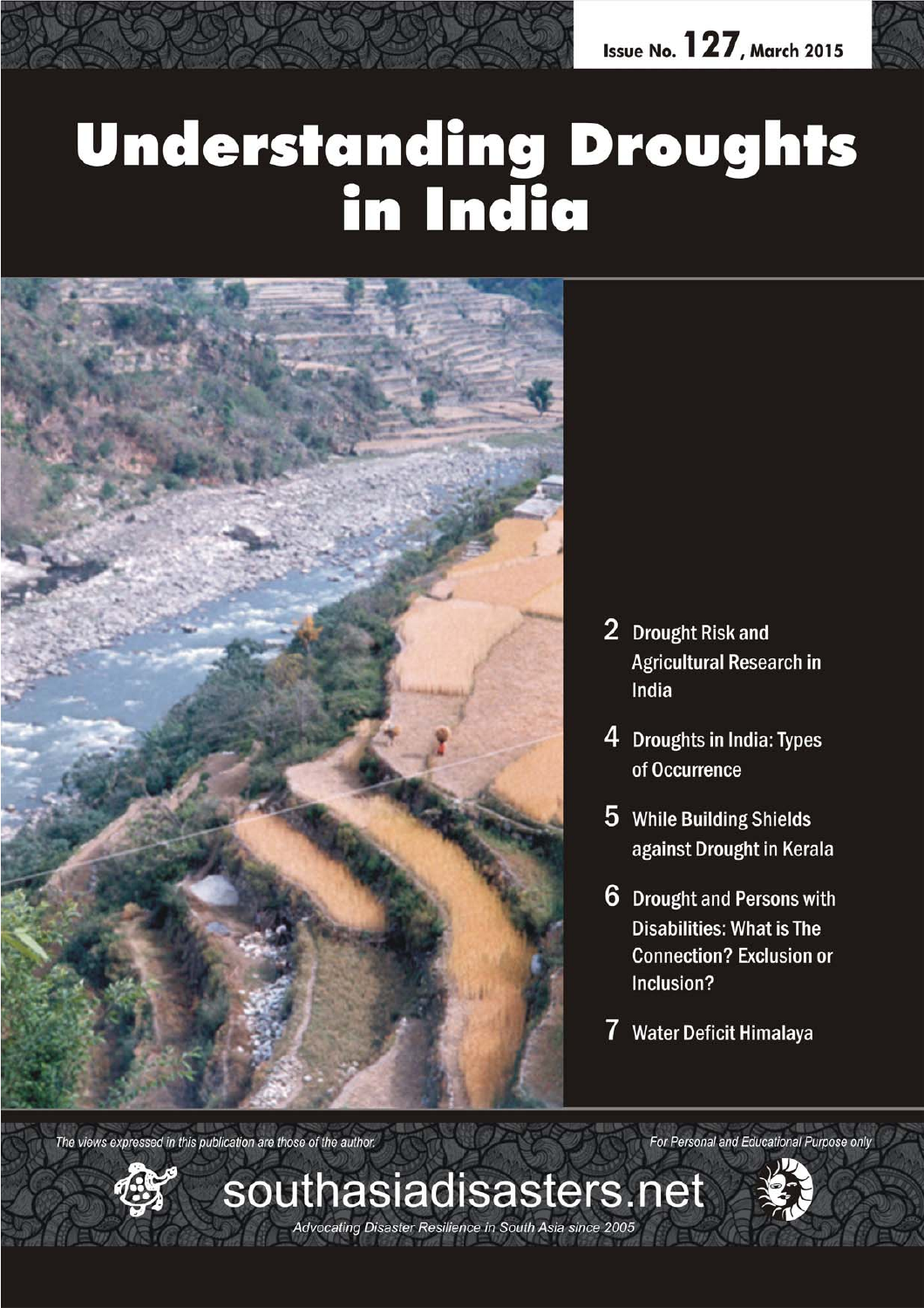### ABOUT THIS ISSUE

The word disaster may invoke the imagery of rattling earthquakes, torrential deluges or great fires. However, droughts which are insidious by nature are equally devastating catastrophes. Countries like India which depend on an increasingly erratic monsoon for their water requirements are extremely susceptible to droughts. In the past decade itself, India has witnessed three major droughts which resulted in widespread crop failure, groundwater depletion and paucity of drinking water. All these factors have adversely affected the level of the overall economic development and well -being of the citizens of the country.

This issue of *Southasiadisasters.net* focuses on the important theme of 'Understanding Drought in India'. India's overdependence on rainfed agriculture and the increasing variability of monsoons due to climate change underscore the importance of understanding the varied impacts of droughts in the country. Since the impacts of droughts are manifold, this issue focuses on the various aspects of droughts such as their incidence, their typology, their impacts on agriculture and other means of livelihood along with the plight of persons with disabilities (PwDs) living under drought conditions. All these factors serve to highlight the urgent need to evolve suitable mitigation and preparedness strategies to safeguard the country from the adverse impacts of this slow onset disaster.

Meticulously researched and engagingly written, this issue of *Southasiadisasters.net* is an attempt to further the understanding on this important theme. A must read for all who are interested in understanding the risk of droughts in India.

**– Kshitij Gupta,** AIDMI

IMPACT OF DROUGHT

## Drought Risk and Agricultural Research in India

*Assessing Agricultural Vulnerability in India due to drought risk and research for developing site-specific adaptation & mitigation strategies*

Increased variability in rainfall and<br> **Increased variable weather** Tncreased variability in rainfall and events viz., unseasonal rainfall, hailstorms, heat and cold wave, drought and floods during last three decades have adversely impacted Indian agriculture when productivity from rainfed agriculture was required to be increased to meet the growing demand for food, fibre, fodder and agricultural commodities. This change has caused economic and political volatility in the country besides hardship to millions of small and marginal farmers especially in the Deccan region of India encompassing Vidharbha, Marathwada, Telengana, Rayalseema and Karnataka. The Indian Council of Agricultural Research (ICAR) launched a national program titled: National Initiative for Climate Resilient Agriculture in February 2011 in order to develop appropriate strategies for mitigation of hardships and for improving adaptive capacity among rainfed farmers in India.

data products were used to analyze change in land use – land cover and variations in vegetation index to assess drivers of stress to agriculture. Geospatial tools and techniques provide a unique platform for undertaking temporal and regional analysis of bio-physical factors on earth surface to understand drivers and impacts of extreme weather events and slow but insidious change in climate. NDVI was used to understand these processes while precipitation and temperature data were used to corroborate findings. Agricultural vulnerability was analysed using CV of Max NDVI from NOAA-AVHRR (15-day, 8km) and TERRA-MODIS (16-day, 250m) NDVI data products from 1982 - 2012. AVHRR dataset was found suitable for estimating regional vulnerability at the state and agroeco-sub-region (AESR) level while MODIS dataset was suitable for drawing district-level strategy for adaptation and mitigation.

In order to study impact of extreme weather events and imperceptible change in climate, time-series satellite data and Normalized Difference Vegetation Index (NDVI)

A methodology was developed to analyze NDVI variations which were corroborated with Standard Precipitation Index (SPI) instead of actual rainfall data. Study indicated

- Increased vulnerability of rainfall as manifested in the occurrence of droughts has adversely affected agriculture in India.
- The increased incidence of drought in India spells economic volatility and hardship for many small and marginal farmers.
- The Indian Council of Agricultural Research had launched a program titled the National Initiative for Climate Resilient Agriculture to mitigate these hardships.
- This programme helped in disseminating the information necessary for the implementation of strategies to help improve the adaptive capacity of farmers against droughts.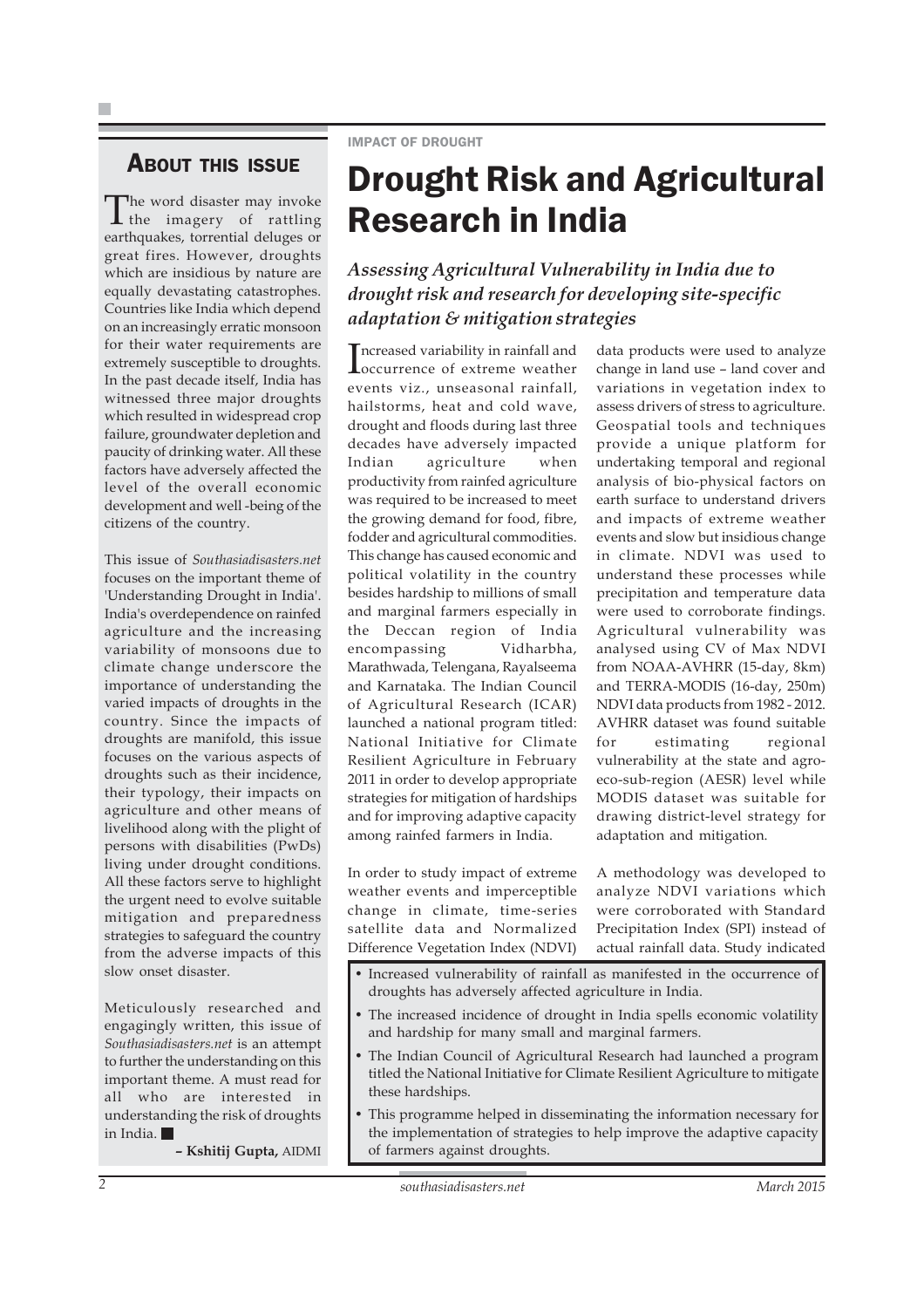large variations in vegetation dynamics across India owing to climate change and occurrences of drought and flood events besides existing limitations of bio-climate type and natural resource base in various regions. IPCC Framework of Vulnerability and Exposure were used to identify agricultural vulnerability in India extending from arid western Rajasthan to semiarid and dry sub-humid regions in central India and Deccan Plateau. This is a major agricultural region with sizable human and livestock population. Exposure to climatic variability at local and regional levels have national implications and study indicated that over 122 districts extending over 110 million ha was vulnerable to climate change that spreads across 26 typical AESR in 12 states in India. Of the 74 million ha under agriculture in this region, TERRA-MODIS dataset indicated 47 million ha of Net Sown Area as agriculturally vulnerable (Fig-1) while the coarse resolution of NOAA-AVHRR dataset indicated a conservative estimate of 29 million ha. First ever estimates of agricultural vulnerability for India indicates that 33.1% of New Sown Area from arid western Rajasthan to dry sub-humid parts in Telangana, Karnataka and Maharashtra is under risk from aberrant weather condition, extreme weather condition like drought and from climate change.

Typologies of agricultural vulnerability were mapped to help develop appropriate strategies for management of climatic stress and for improving adaptive capacity among farmers. Predominant cropping systems vulnerable due to occurrence of drought resulting in decrease in length-of-crop-growingperiod (LGP) were oilseeds in 35 districts, cereals in 66, pulses in 6 and cash crops in 15 districts in the states of Gujarat, Rajasthan, Maharashtra, Karnataka, Telangana, AP, Tamil



Fig.1: Extent of agricultural vulnerable region at district-level identified from MODIS

Nadu, MP, Haryana and Chattisgarh. Sixteen districts with predominantly buffalo population, 51 with milch cattle, 3 with poultry, and 36 with small ruminants were also vulnerable. Eighty districts with >50% Net Sown Area (NSA) would experience a decrease in LGP (6 in arid, 70 in semi-arid & 4 in subhumid) where 0.83 million ha land is under paddy, 0.26 million ha under cotton & sugarcane and 0.48 million ha under oilseeds predominantly soybean. Thirty-one districts with >50% NSA indicated an increase in LGP (23 in arid  $& 8$  in semi-arid) which accounted for 0.64 million ha under pearl millet, pulses and groundnut. Eleven districts with >50% NSA indicated no change in LGP (1 in arid, 2 in semi-arid & 8 in sub-humid). Study indicated a

decline in LGP in moist semi-arid Gangetic Plains, sub-humid Central India, Southern Plateau and Coastal region which forms an important agricultural region in India.

This information has facilitated the implementation of strategies for improving adaptive capacities of farmers at the district-level which include Crop Contingency Planning in the event of drought, implementation of watershed projects for soil and water conservation, agronomic practices and management. The study has helped to identify areas where policy initiatives are required.

**– Dr. Kausalya Ramachandran**, **Shubhasmita Sahani, V. Praveen Kumar, DVS Sarma,** Central Research Institute for Dry land Agriculture, Hyderabad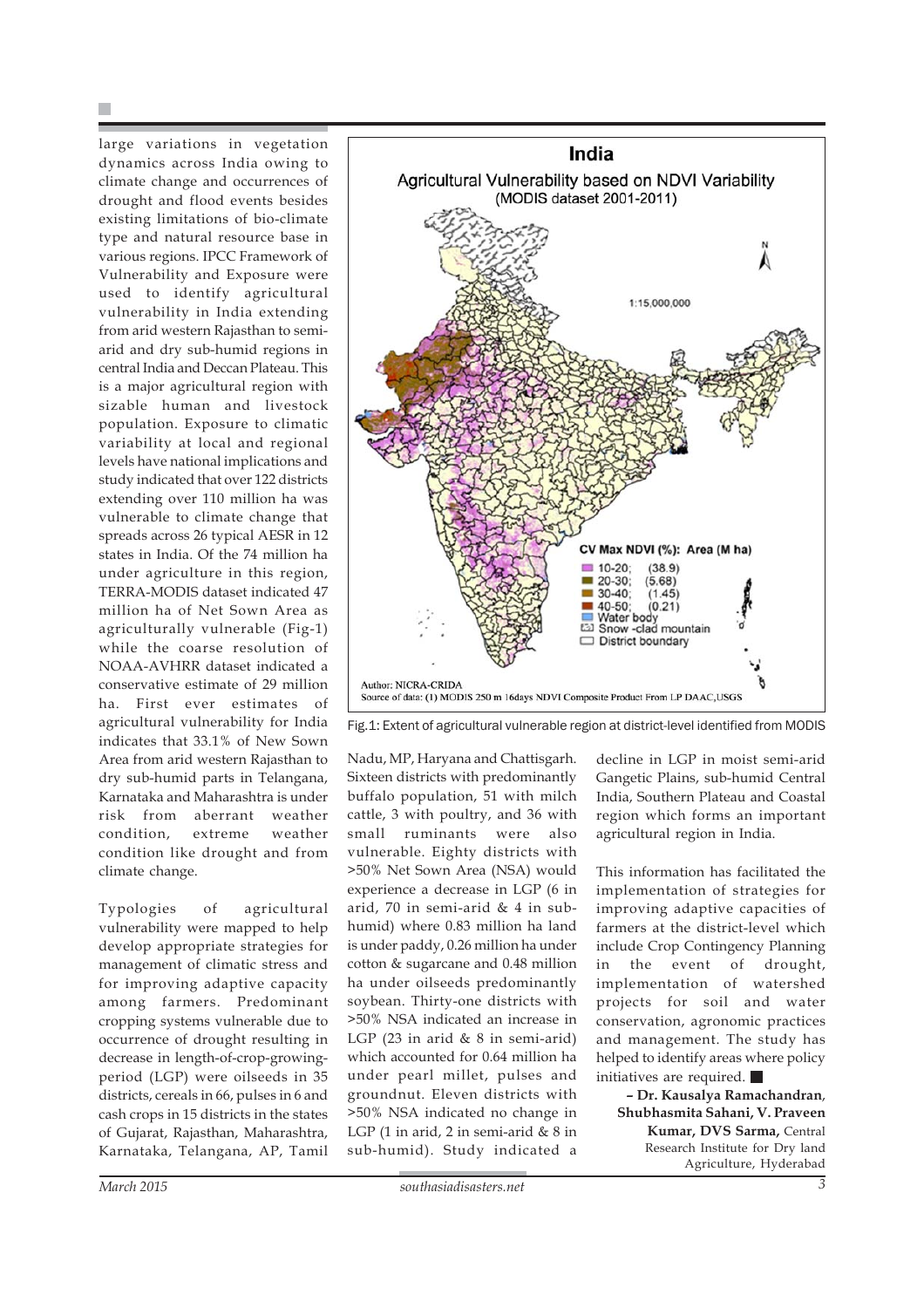### DEFINING DROUGHTS

### Droughts in India: Types of Occurrence

Drought is one of the most<br>frequently occurring natural hazard in India. Drought differs from other hazards as it is a slow onset phenomenon of ecological challenge that affects people more than any other natural hazard by causing serious economic, social and environmental losses in both developing and developed countries. Drought affects all parts of our environment as well as our communities. Like other hazards the impacts of drought can be reduced through mitigation and preparedness. Analysis of incidence of droughts over the last two centuries in India does not show any increase in the incidence of droughts in recent years. However, their severity appears to have increased. Since 2001, the country has experienced three major droughts, in the years 2002, 2004 and 20091, severely affecting the various sectors and overall economic development of the country. India in 2002 experienced its worst drought in 20 years.2 With its increased occurrence and expanded coverage in the recent years, about one third of the country is either drought prone or under desert areas. These areas are lagging behind in agriculture and also in overall economic growth.

There is no universally accepted definition of drought. It is generally considered that droughts are the result of acute water shortage due to lack of rains over extended periods of time affecting various human activities and lead to problems like widespread crop failure, ground water resources, depletion in lakes and reservoirs, shortage of drinking water and, reduced fodder

availability etc covering larger area and for longer period of time.

### Types of droughts

There are mainly seven types of droughts seen in India. These are mentioned below:

- **1. Meteorological Drought:** Meteorological drought is absence of rainfall from the normal. It is the least severe form of drought and is often identified by sunny days and hot weather.
- **2. Hydrological Drought:** Hydrological drought often leads to reduction of natural stream flows or groundwater levels, stored water supplies. Its main impact is on water resource systems. A meteorological drought often leads to hydrological drought. There are two types of hydrological droughts namely surface water drought and ground water drought.
- **3. Agricultural Drought:** This form of drought occurs when moisture level in soils is insufficient to maintain average crop yields. Initial consequences are in the reduced seasonal output of crops
- Droughts are one of the most frequent natural hazards in India.
- Since 2001, the country has experienced three major spells of drought that have severely affected its economic development.
- To alleviate the situation mitigation and preparedness activities against the impacts of droughts need to be part of risk reduction and development strategies.

and other related production. An extreme agricultural drought can lead to a famine, which is a prolonged shortage of food in a restricted region causing widespread disease and death from starvation.

- **4. Soil Moisture Drought:** This is a situation of inadequate soil moisture particularly in rainfed areas which may not support crop growth. This happens in the event of a meteorological drought when the water supply to soil is less and water loss by evaporation is more.
- **5. Socioeconomic Drought:** Socioeconomic drought correlates the supply and demand of goods and services. When the supply of some goods or services such as water and electricity are weather dependant then drought may cause shortages in supply of these economic goods.
- **6. Famine:** A famine occurs when large scale collapse of access to food occurs which, without intervention, can lead to mass starvation.
- **7. Ecological Drought:** It happens when the productivity of a natural ecosystem fails significantly as a consequence of distress induced environmental damage.

To conclude droughts in all forms of their existence affect the living population in multiple ways and also consume huge amount of compensatory actions from different stakeholders involved. Since climate change is increasing in both intensity and visibility, a weather extreme like drought occupies a major position in any risk reduction or development planning.

**– Sonali Das**, AIDMI

1 http://envfor.nic.in/sites/default/files/India\_Country%20Report%20\_Hanoi.pdf 2 http://www.ksdma.co.in/guidelines/NDMA\_Droughtguidelines.pdf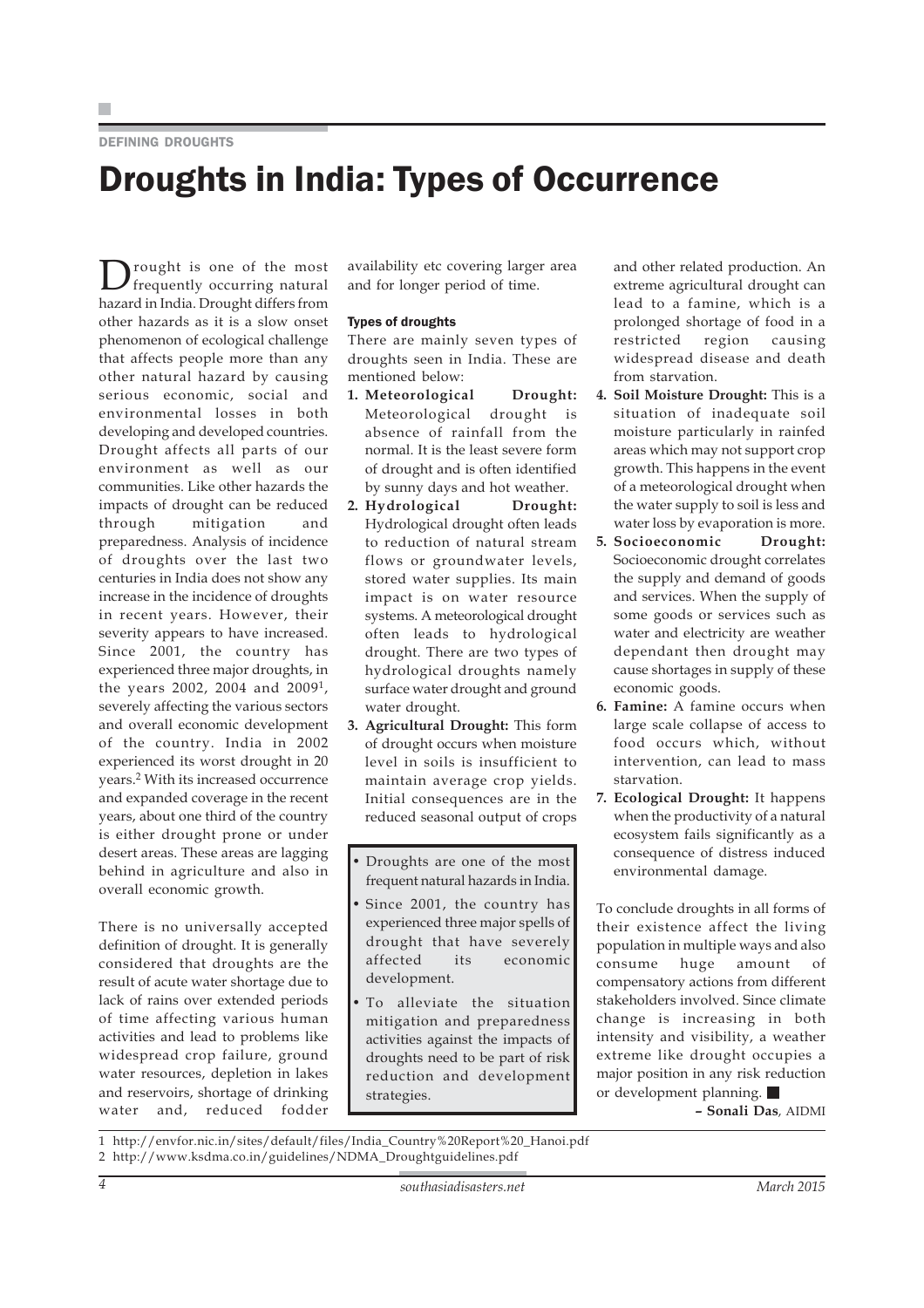### CASE STUDY

# While Building Shields against Drought in Kerala

Even though the hilly Karuvarakundu Grama Panchayath of Malappuram district already has 66% of water security coverage along with 2 rivers running through this, wells at household and community levels, small water supply schemes by district Panchayath with average rain fall of 2852.2 mm annually, the high runoff by geography of it, the people experienced themselves was in the beginning of drought. That realization lead to Jalanidhi which is the prestigious programme of Kerala Rural Water Supply and Sanitation Agency, which provides sufficient quality and quantity of water to each and every beneficiary households (through household connections) belonging to that Panchayath.

To document the women efforts to meet water demands of the family, a survey had been conducted among the beneficiaries at planning phase. Major finding was the women do not get remarkable supports from men in collecting water, due to livelihood. Among the 3221 beneficiaries 12 families spend 3-4 hrs/day for collection and move up to average distance of 1 km to nearest water sources during summer; other seasons it is below 100m. The most unfortunate thing ever noted is the insufficient yield; they forced to search different sources around there to depend up on in alternative time periods.



Reaching the 'S'miles: The household water connection placed by Jalanidhi project at beneficiary's kitchen side.

As a unique case in the GP, the settlement shift in summer season of a tribal colony was disclosed. During the summer the nearest water point extends about 3 km to the deep forest, so they managed to locate temporary shelters over there and collect honey and other forest resources. There is the only place where the gender equity and responsibility sharing found in water collection.

- Despite having plenty of water, the geographic run off resulted in drought like conditions in Karuvarakundu Grama Panchayat of Mallapuram district in Kerala.
- To contract this threat, project Jalnidhi was started which covered 3221 beneficiaries under its ambit.
- However, some challenges such as the sustainability of this intervention still remain to tackled.

With a filtering and prioritization process on beneficiary households as women headed, found that during summer season they forced to spend up to 3 hrs/ day for water collection little girls and boys also participated in the mission. 90% of the households used to bring water only for cooking purposes; hygienic demands were met at surrounding of the source. Those who work as house maids shared struggles of water collection which forcefully rescheduled working hours and being as the earning members victimized to loss of income several times.

An unforgettable day: three Muslim housewives came to office and said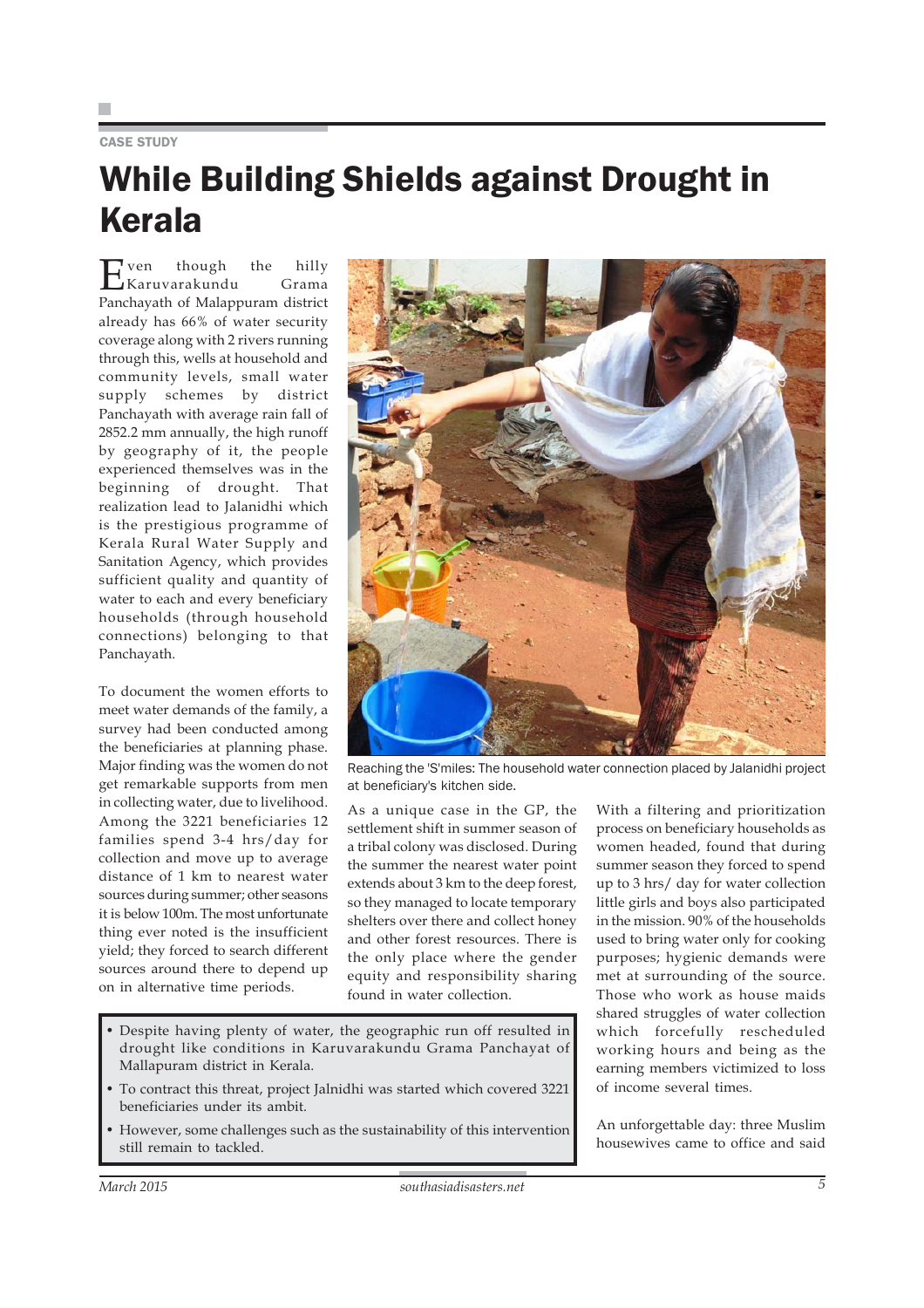the water supply to their houses stopped by the rehabilitation works by Jalanidhi project; all other water sources were also failed. All the male members of the family go to work every day and there will not be sufficient water for the women who used to stay in home all the time, they couldn't take a bath for these three days and they were not hygienic to fulfill the religious customs.

When comparing this data and issues with other states of India, it seems negligible. But the concern is high. The Gods Own Country – 'Keralam' having 44 rivers, thousands of its various orders and tributaries, average rainfall of 3107 mm annually, lots of fresh water sources and household level wells. We announced Palakkadu, Idukki, Wayanadu, Thiruvanandapuram, and Kollam the high ranges and coastal ones are highly exposed to water scarcity annually. In addition to this, the geography contributes huge runoff water to Arabian Sea

threatens of drought. The fights while tankers supplying water were once a usual scene in rural summer, but things are improving now a women group themselves repaired a failed well which was abandoned by men and succeeded, all these are promising steps by the government to retain the normal availability of water to generations.

### **– Asha Kiran,**

Photo courtesy: Handicap International

noto courtesy: Handicap Internationa

Team Leader, Jalanidhi Project, Shreyas Social Service Centre Karuvarakundu, Malappuram, Kerala

#### RISK REDUCTION

### Drought and Persons with Disabilities: What is The Connection? Exclusion or Inclusion?

Drought is an extended period when a region receives a deficiency in water supply, whether atmospheric, surface or ground water. Persons with Disabilities (PwDs), remain invisible while we discuss about disaster response, relief and rehabilitation, especially during a disaster like Drought. Like other disasters, drought too; has direct and indirect impact on the life

- Since droughts are insidious in nature, not much thought has been devoted to the welfare of people with disabilities (PwDs) during droughts.
- As large-scale migration is the most widespread response to droughts, the migration of PWDs poses a serious threat to their well being.
- Since PWDs are highly dependent on family support, separation from their families due to drought induced migration might prove fatal for them.
- The solution lies in devising PwD sensitive relief and rehabilitation strategies and tools that can lead to a more inclusive disaster risk management.



of a PwD, but less perceived and discussed. Drought has potential to act as a catalyst for more exclusion or inclusion of PwDs at family and community level.

As witnessed, in many of the Drought affected areas, the first and foremost response from the affected people is migration to other places. As Drought affects a large population or geographic areas, families of PwDs are bound to migrate to distant places to meet their basic needs for survival i.e. drinking water and livelihood. "Migration" for PwDs to such places always remains a challenge; both for themselves as

well as their family members. These phenomena results in leaving PwDs back at their home places. Further, the impact of Drought continues for months, Drought compels PwDs to live without their families for long period of time.

Needless to state that families being the first and most important support system for PwDs, such forced exclusion from families lead to many complications for PwDs. The foremost is limited access to safe and adequate drinking water. In Drought situations, especially in absence of family support, PwDs access to these basic needs for living and living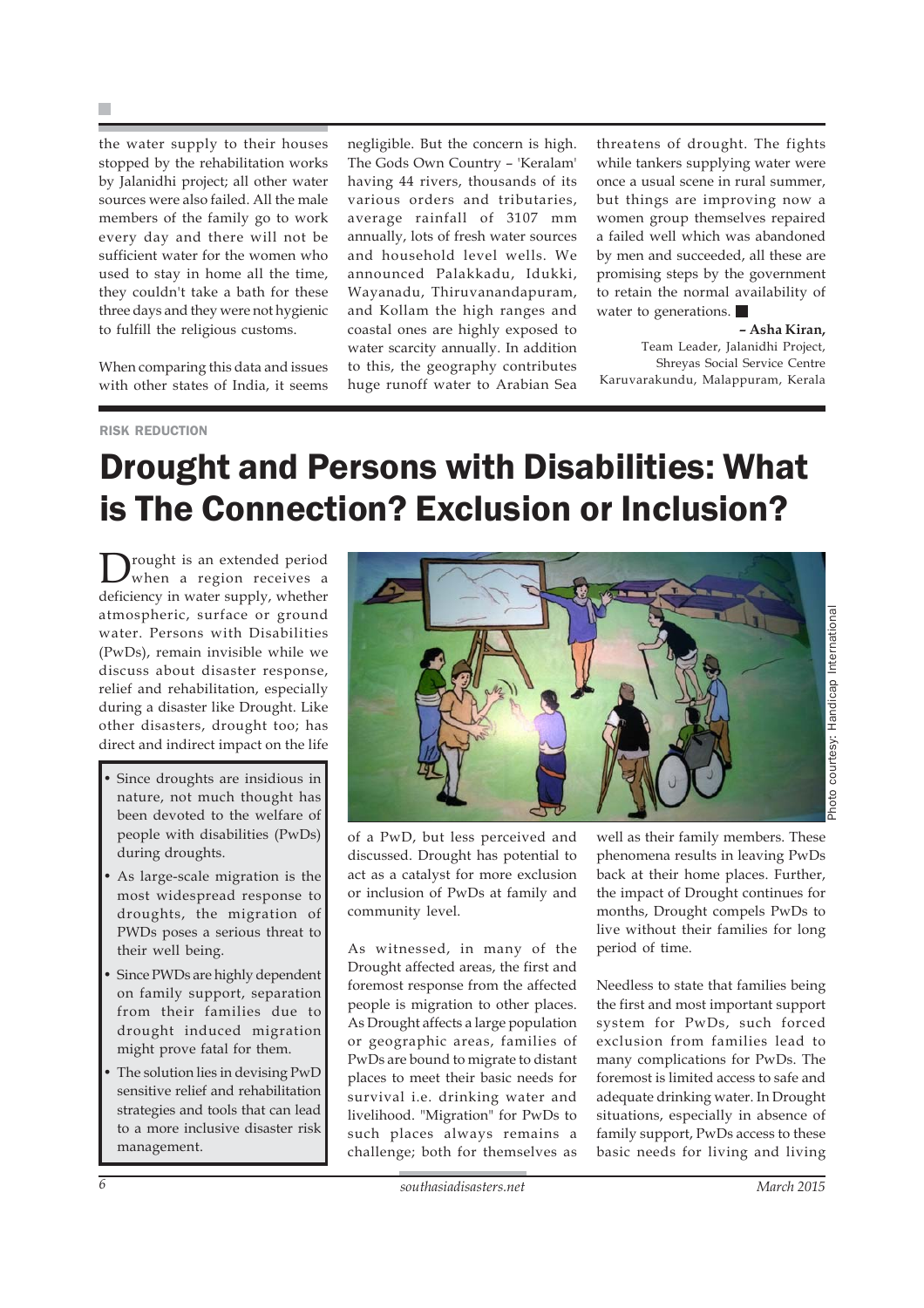healthy life gets affected to a great extent. PwDs are last to receive the Drought relief facilities; mainly due to lack of adequate and sensitised relief plans. Thus, they are the first to succumb to deteriorated health and in many cases to death. Thus, water security for PwDs in drought situation is the biggest challenge.

During droughts another struggle for survival is to access food security. And for that one need to get engaged in income generating activities. In a typical Drought relief programs, the income generation activities require more of physical work such as construction of water harvesting structures. Thus, there are very few, rather almost negligible choices for work for PwDs in Drought relief operations. The dream of PwDs friendly relief work and their participation in such special income generation activities is yet to materialise in Indian context. Thus, such exclusion from work and be an economic contributor to self and "In situations of risk, natural disasters and armed conflict, the emergency services must be accessible to persons with disabilities, or their lives cannot be saved or their well-being protected. Accessibility has to be incorporated as priority in the post- disaster reconstruction efforts. Therefore, disaster risk reduction must be accessible and disability inclusive."

*Statement of disability inclusion, UN CRPD Committee, General Comment 2, Paragraph 36.*

family, reduces PwDs belief of selfworth

However, droughts can also be utilised as an opportunity for facilitating inclusion of PwDs beyond drought relief actions and pave way for inclusive development actions and ensure their human rights. The 'Sphere Standards' identify those persons with disabilities who

experience many of the socioeconomic factors and barriers which contribute to their vulnerability in disasters. And thus, in community focused infrastructure, specific care should be taken to make it accessible for PwDs by incorporating universal standards for barrier free environment. Let me give an example. Can't we think of a water harvesting structure which is accessible for person with loco motor disability by adding a ramp? Or changing the shape of water tap which can easily be held by a person with Cerebral Palsy? Or can't we think and enforce specific types of supportive work earmarked exclusively for PwDs in Drought relief? These are simple, real-world and yet most effective measures; both from the perspective of making PwDs independent and providing them opportunity for inclusion. During and after droughts too!

**– Arvind Patel,** Managing Director, SoCH Development Support

### ECOSYSTEMS AND DROUGHTS

## Water Deficit Himalaya

It is a Himalayan irony that in<br>spite of being called water bank of t is a Himalayan irony that in India, its community acutely suffers them both drinking and irrigation water crisis. In fact settlement in mountain had always been alongside the water source viz spring shallow well, creeks etc. All these structures used to address local water needs specially drinking. Excess of the same was used for irrigation. Otherwise, major source of irrigation is monsoon in mountain area and about 90% region is rainfed. Unfortunately erratic monsoons have been hampering crops and cropping pattern in recent part.

Mountains are suffering from the drought for the last several years for one major reason. Since catchment zone of water sources are deforested, spring and other water resources have severely suffered. The discharge

- Despite being considered as the water bank of India, the risk of drought looms large over the Himalayas.
- Erratic monsoons and deforestation in the catchment zone of the rivers of the region are culpable for the drought like situations in the mountains.
- The government needs to take up concerted action against this risk to provide the community of the mountains a stable supply of drinking and irrigation water.

Prakash Joshi Dr. Anil Prakash Joshi

in majority of cases has gone down. In

an average 40% springs have dried up in mountain areas. Other 35% are at verge of disappearance while another 25% have lost water discharge at significant levels. This is the case of major water bodies of the mountain.

Similarly small streams which get water from catchment have also lost water discharge. This was the major source of irrigated land which is hardly 9% in mountain. Most of the banks of minor or major rivers don't have any access to this water simply because of lack of pumping means and as well as other mechanisms.

This a regular feature now in Himalayan mountain states. Poor